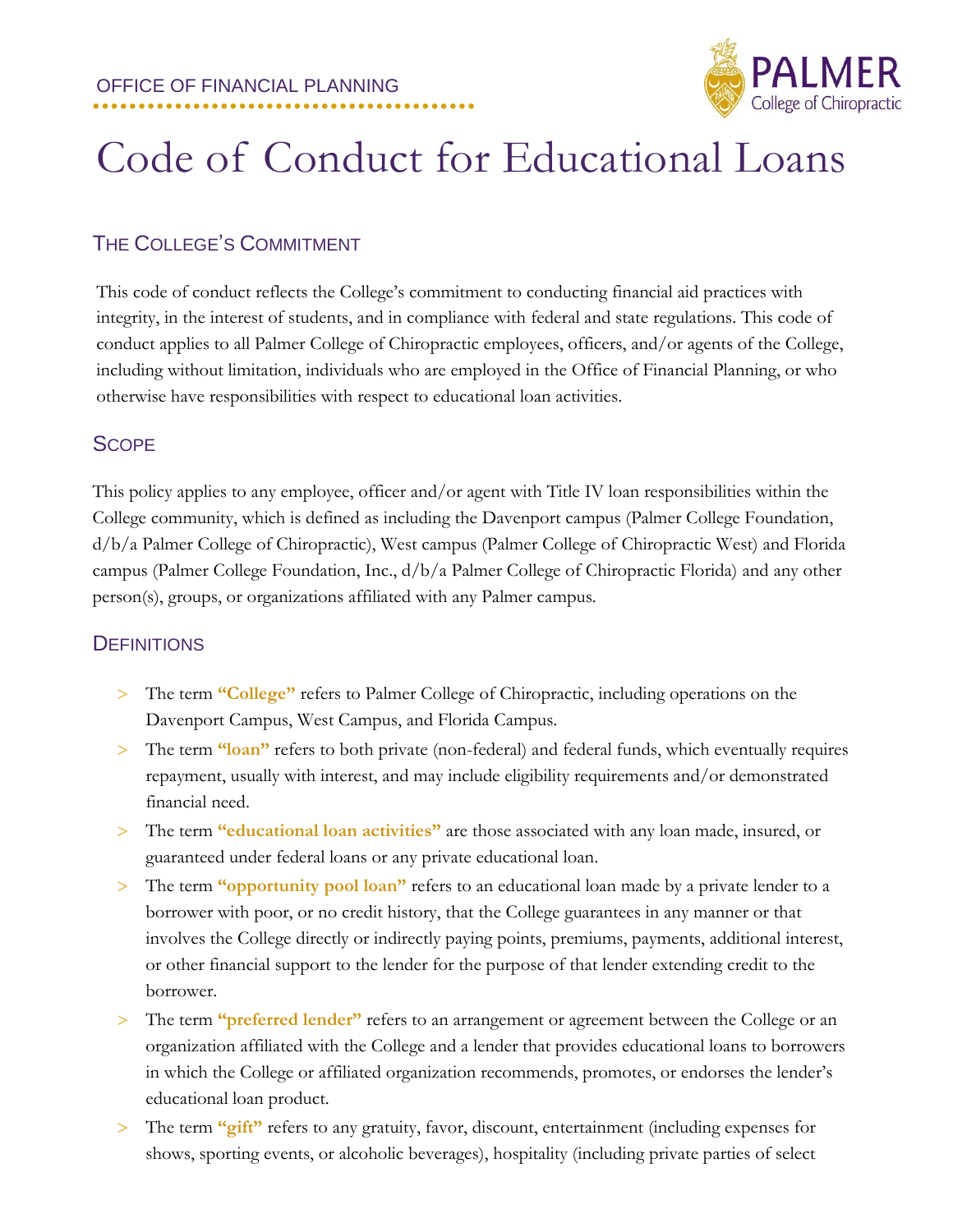training or conference attendees), loan, or other item having monetary value of more than a de minimus amount, service(s), transportation, lodging, or meals, whether provided in kind, by purchase of a ticket, payment in advance, or reimbursement after the expense has incurred.

#### EDUCATIONAL LOANS

#### Federal Loans

Educational loans authorized under Title IV of the Higher Education Act (HEA) issued to student or parent borrowers as part of the William D. Ford Federal Direct Loan Program (FDLP) are the Federal Direct (subsidized and unsubsidized), PLUS, and Consolidation loans. For more information, visit [www.studentloans.gov.](http://www.studentloans.gov/)

#### **FEDERAL PERKINS LOAN PROGRAM**

Perkins Loans are low-interest federal educational loans authorized under Title IV of the HEA for undergraduate and graduate students with exceptional financial need and must be repaid. Due to limited funds, not everyone who qualifies for a Perkins Loan will receive one. For more information and eligibility requirements, visit <https://studentaid.ed.gov/sa/types/loans/perkins> or contact the College's Office of Financial Planning (see "Contacts" below).

#### Private Educational Loans

A private educational loan is any loan that is not made, insured, or guaranteed under Title IV of the HEA and is issued to a borrower expressly for postsecondary education expenses. Private educational loans secured by a dwelling (e.g., residential mortgage or reverse mortgage transaction), real property, or under an extension of credit under an open-end consumer credit plan (e.g., home equity line of credit, or open line of credit tied to a Certificate of Deposit) are exempted from the definition of private educational loan.

#### STATE EDUCATION GRANTS, SCHOLARSHIPS, AND FINANCIAL AID FUNDS

The College may accept grants, scholarships, and other state-based financial aid funds.

#### LOAN COUNSELING

The College may request and accept services from a lender, lender servicer or guarantor in conducting initial (e.g. entrance) and exit loan counseling for students provided: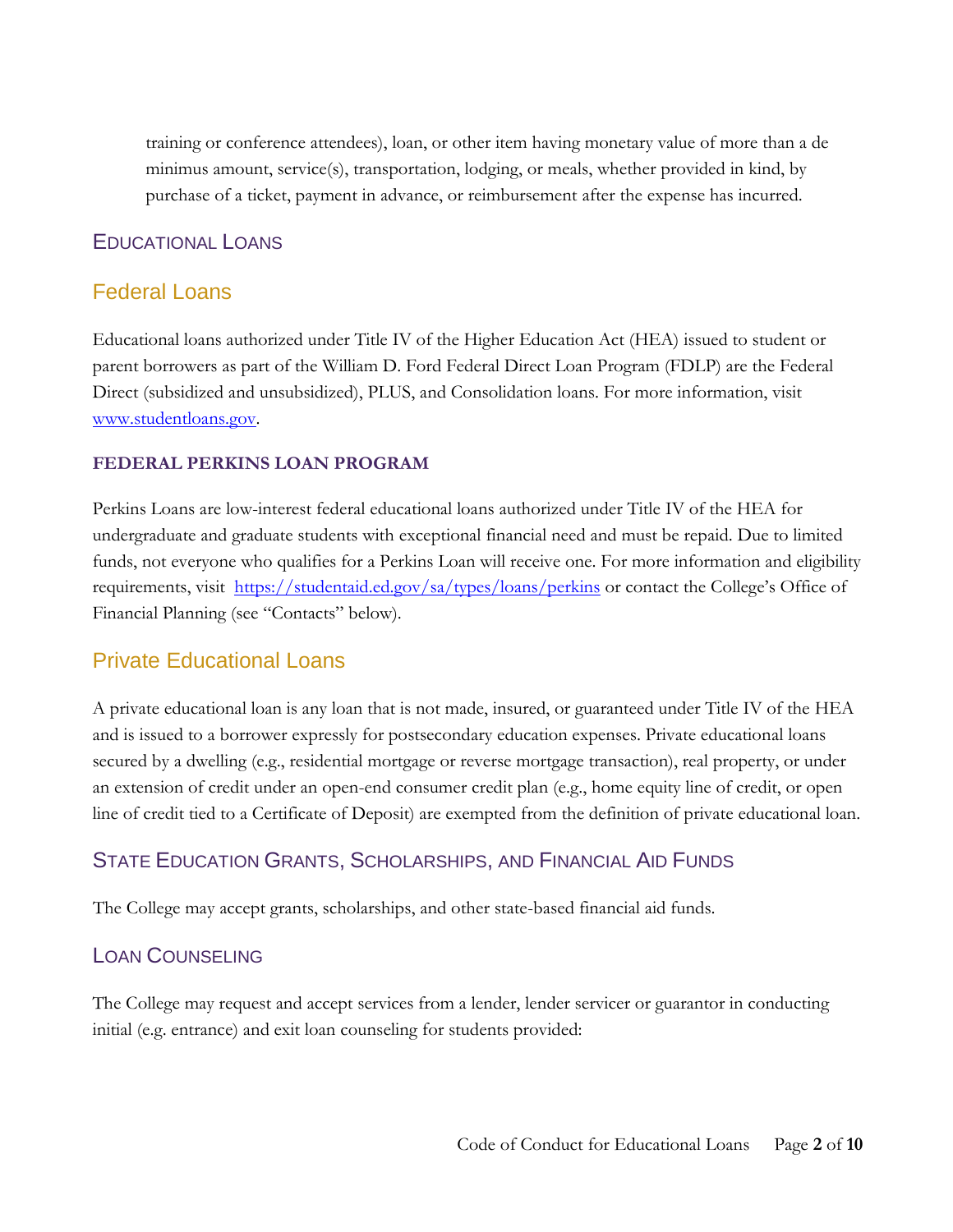- > The Office of Financial Planning is in control of the counseling (employees must review and approve content of the counseling and provide oversight concerning how the counseling is conducted; and/or
- The lender, lender servicer or guarantor does not promote a specific lender's products or services.

Counseling materials that the College accepts from a lender, lender servicer or guarantor must disclose the identity of the entity that assisted in preparing or providing the materials, and must not be used to promote the lender's, lender servicer's or guarantor's educational loan or other products. A guarantor's materials may promote benefits provided under other federal or state programs that the guarantor administers.

#### BAN ON ACTIONS THAT LIMIT A BORROWER'S CHOICE OF LENDING INSTITUTION

The College shall not assign through award packaging or other methods, the borrower's private loan to a particular lender, lender servicer, or guarantor, or refuse to certify, or delay certification, of any loan based on the borrower's selection of a lender, lender servicer, or guarantor.

# Consulting and Contractual Agreements

The College prohibits any employee of the Office of Financial Planning, or who otherwise has direct responsibilities with respect to education loans, to accept from any lender, lender servicer, guarantor, or its affiliate any fee, payment, or other financial benefit as compensation for any type of consulting arrangement or other contract to provide services to or on behalf of the lender, lender servicer, guarantor, or its affiliate. A prohibited financial benefit includes the opportunity to purchase stock on other than free market terms.

The College does not have a contractual arrangement with a lender, lender servicer, or guarantor to provide services that are related to student aid, or to provide services in exchange for securing loan applications or otherwise limiting a borrower's choice of lender. An organization that is affiliated with the College will not enter into a contractual arrangement with any lender to provide services that are related to student loans, or to provide services in exchange for securing loan applications or otherwise limiting a borrower's choice of lender.

Any employee of the College who is not employed in the Office of Financial Planning and who has no direct responsibilities with respect to education loans may accept compensation from a lender, lender service, or guarantor for a consulting arrangement or other contract to provide services to, or on behalf of, a lender, lender servicer or guarantor.

Code of Conduct for Educational Loans Page **3** of **10** The College may enter into a contractual arrangement with a lender, lender service, or guarantor to provide services only if those services are unrelated to any type of student aid, and are not undertaken to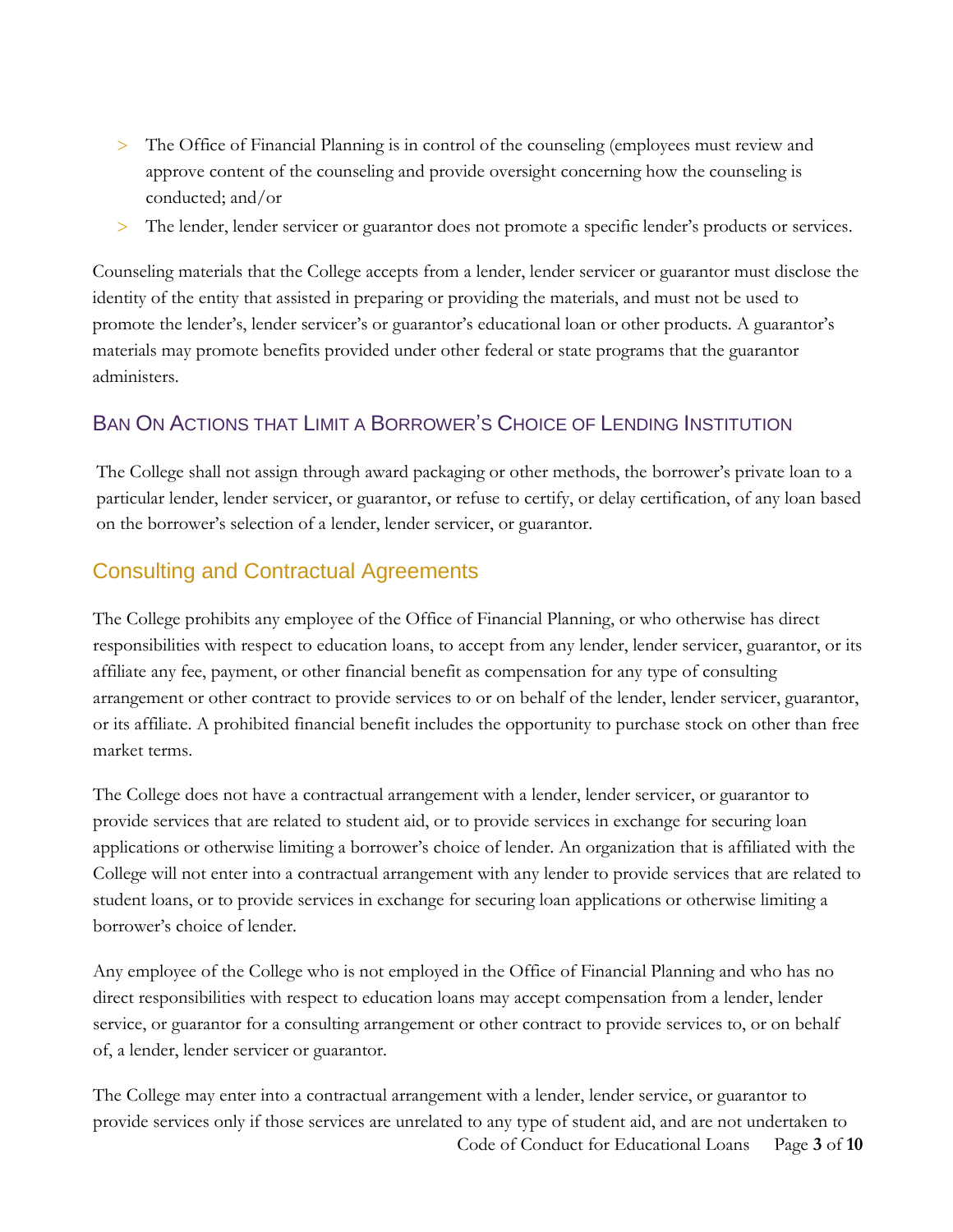secure loan applications or limit a borrower's choice of lending institution. An organization affiliated with the College may enter into a contractual arrangement with a lender to provide services only if those services are unrelated to student loans.

# Preferred Lending

The College does not have preferred lender arrangements or a preferred lender list. A preferred lender arrangement does not include Federal Direct loans, Federal Perkins loans, or Federal PLUS loans.

The identity of any private lender with whom the College has a preferred lender arrangement will be displayed on all information and documentation related to the lender's loans.

### Preferred Lending Alternatives

The College is not required to maintain a preferred lender list for private loans, and may provide no information to educational loan borrowers about lenders. Other acceptable alternatives to a preferred lender list appear below.

The College's Office of Financial Planning may employ the following alternatives to a preferred lender list. These alternatives are not considered a preferred lender list or preferred lending arrangement:

- If the College is unable to identify at least three unaffiliated lenders that will make loans to students or parents sufficient to meet the requirements of a preferred lender list, the names of all of the lenders that have indicated that they would provide loans to Palmer students and/or their family members may be provided. In providing this information, the College will make it clear that there is no endorsement of the lending institution and also a clear statement that the borrower may choose to use any lender, lender service, or guarantor that will make loans to the borrower for attendance at Palmer College of Chiropractic.
- The College may provide a comprehensive list of lenders that have made loans to Palmer students or parents in the past three to five years (or some other period) and that have indicated that they would continue to make loans to Palmer students. The College will not provide any additional information about the lender, lender service, or guarantor, including, for example, the percentage of loans made to Palmer students by a particular lending institution. The College will make it clear that there is no endorsement of the lending institution(s), and provide a clear statement that the borrower can choose to use any lender, lender service, or guarantor that will make loans to the borrower for attendance at Palmer College of Chiropractic.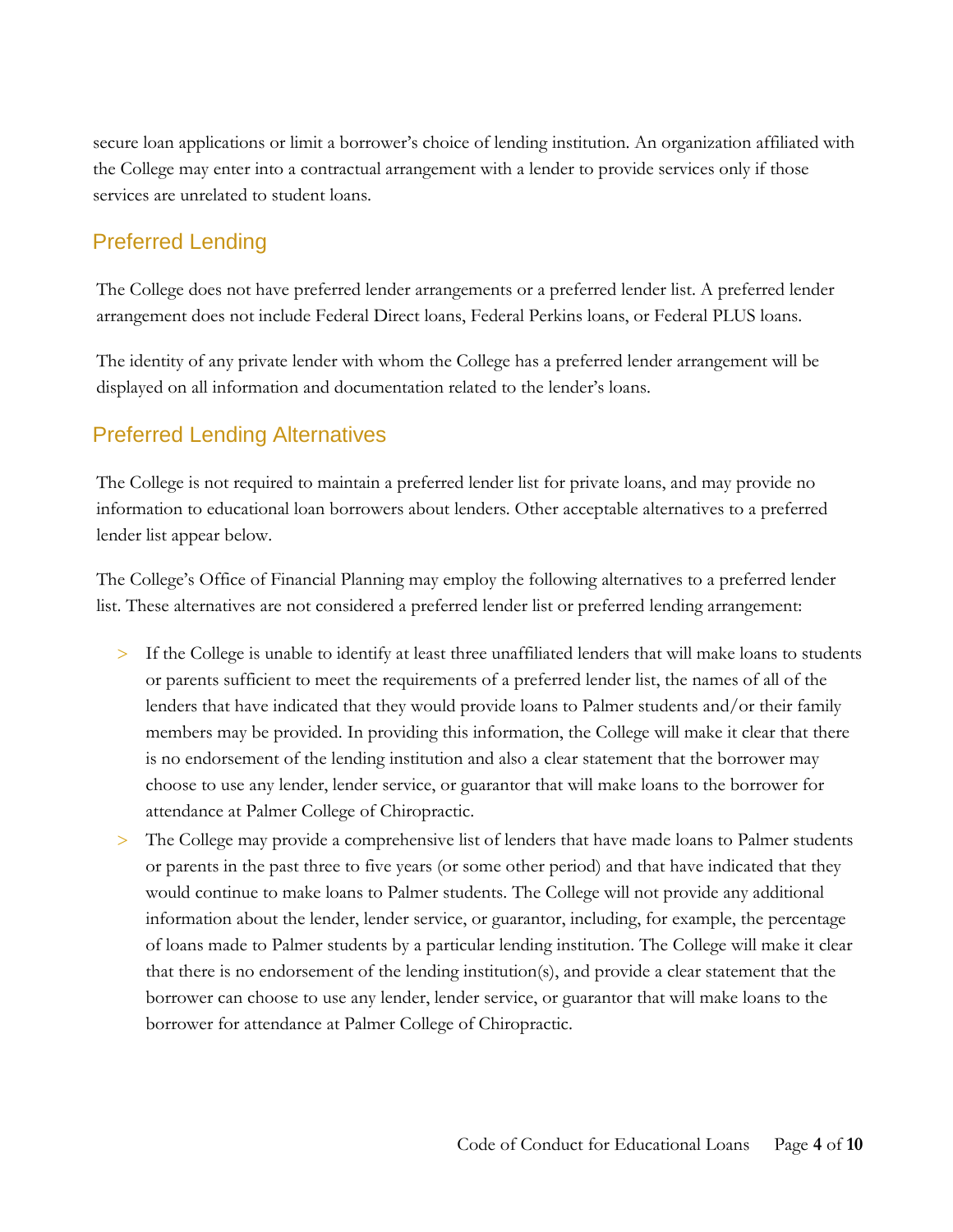# BAN ON OPPORTUNITY LOANS

The College shall not arrange with a lender, lender servicer, or guarantor to provide funds for private educational loans, including funds for an opportunity pool loan, to students in exchange for the institution providing concessions or promises to a lender, lender servicer, or guarantor. The College also may not accept or solicit any funds to be used for private education loans or opportunity pool loans in exchange for providing a lender, lender servicer, or guarantor with a specified loan volume or a preferred lender arrangement.

#### BUNDLING OF PRIVATE LOANS

The College's Office of Financial Planning will not bundle (e.g. package) a private educational loan in a student's financial aid award, except under the following conditions:

- The borrower is ineligible for additional funding;
- The borrower has exhausted the limits of his or her eligibility for Title IV loans;
- The borrower has not completed a Free Application for Federal Student Aid (FASFA); and/or
- The borrower does not desire, or refuses to apply for, a Title IV loan (including a parent PLUS loan).

The bundling of a private educational loan will be clearly and conspicuously disclosed to the borrower, in a manner that is distinguished from loans made under Title IV of the HEA, prior to the borrower's acceptance of the financial aid package.

# PROHIBITION ON REVENUE SHARING WITH LENDING INSTITUTIONS AND ON SOLICITATION OR ACCEPTANCE OF REMUNERATION OR ASSISTANCE FROM A LENDING **INSTITUTION**

# Revenue Sharing

The College prohibits any revenue-sharing or contracting arrangement with any lending institution or affiliate of a lender. Revenue Sharing or contracting is any arrangement by which a lender pays the College a percentage of the principal loan taken by a borrower or otherwise compensates the College as a result of a borrower taking a loan.

The College may not accept or solicit anything of value from any lending institution related to its educational loan activity. This prohibition shall include, but not be limited to:

Revenue sharing by a lending institution with the institution;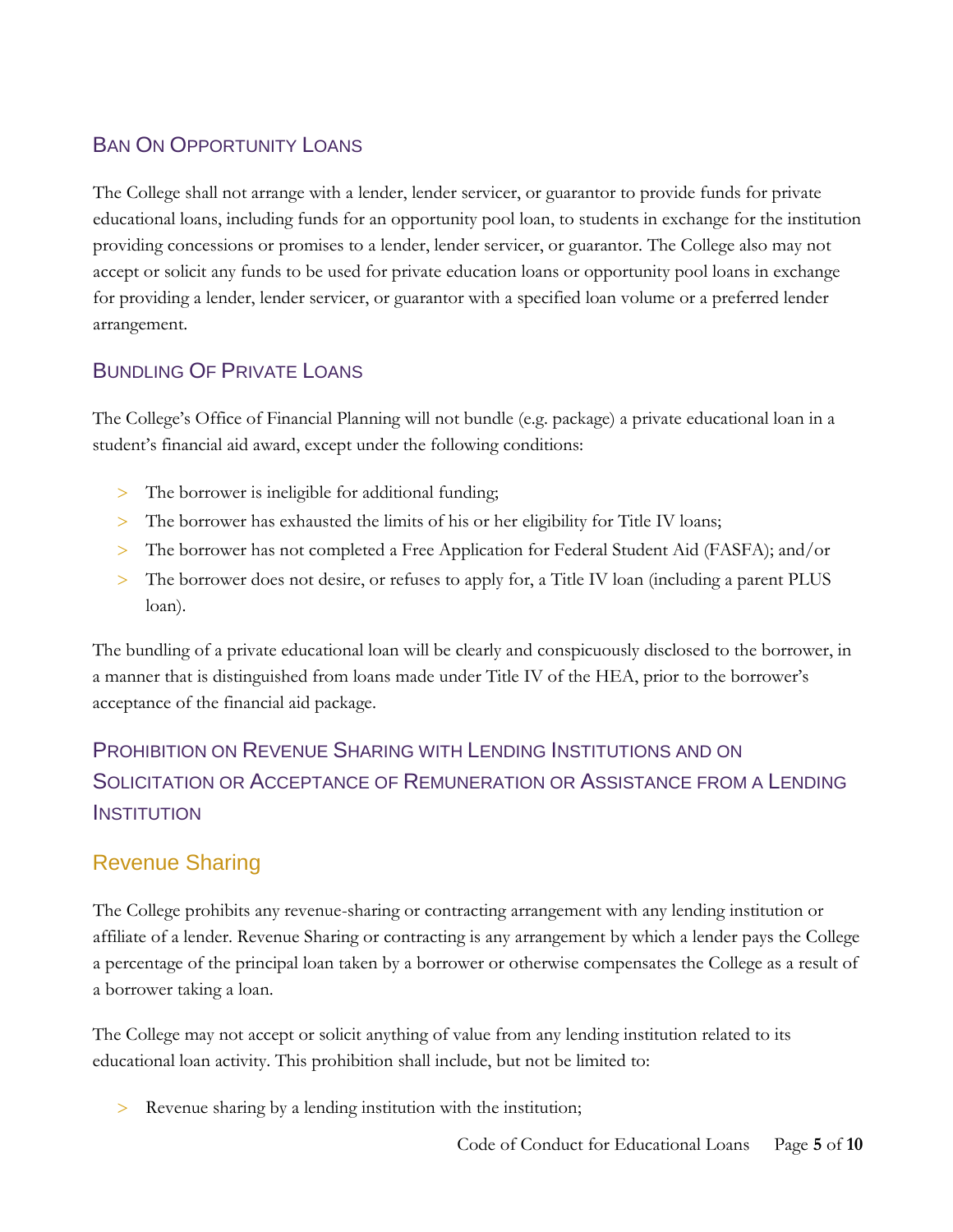- > The institution's receipt from any lending institution of any computer hardware for which the College pays below-market prices; and
- > Printing costs or services.

Staffing AssistanceThe College may not accept or solicit staffing assistance from a lending institution including, but not limited to, call center staffing or financial aid office staffing. The College shall ensure that it does not identify any employee or other agent of a lending institution to students or prospective students of the College, or their parents as an employee, officer, or agent of the College. The College may permit a lender's employee or agent to staff the Office of Financial Planning on a short-term, nonrecurring, emergency basis. For this purpose, "emergency" is defined as:

- > A State-designated natural disaster;
- > A Federally-declared natural disaster;
- A Federally-declared natural disaster (identified by the Federal Emergency Management Agency on its website at <u>www.fema.gov</u>); or
- Another localized disaster or emergency approved by the U.S. Department of Education (USDE)Student Aid Related Programs.

The College may request and accept from any lender, lender service, or guarantor standard materials, activities, and programs including workshops and training, that are designed to improve the lender, lender service, or guarantor's service or contribute to the professional development of the College's Office of Financial Planning staff, on student aid outreach, financial literacy, debt management, default prevention, and educational counseling. The lender, lender service, or guarantor that provides any materials to the College must disclose its identity in the materials that it assists in preparing, or providing, and said materials must promote its student loan or other products. A guarantor may promote benefits provided under other Federal or State programs the guarantor administers.

The College may also accept services that a guarantor must perform to meet its obligations to administer other Federal and State education programs, provided the guarantor does not use its role in these programs to secure loan applications or volume.

#### **Publications**

The College prohibits any private educational loan lender, lender service, or guarantor to prepare any Palmer materials related to educational loans. The College prohibits a private lender, lender service, or guarantor to print and/or distribute Palmer's course catalog and other non-counseling or non-student financial aid-related materials at reduced or no cost. The College prohibits a private lender, lender service, or guarantor to use Palmer's name, emblem, logo, pictures or symbols readily identified with Palmer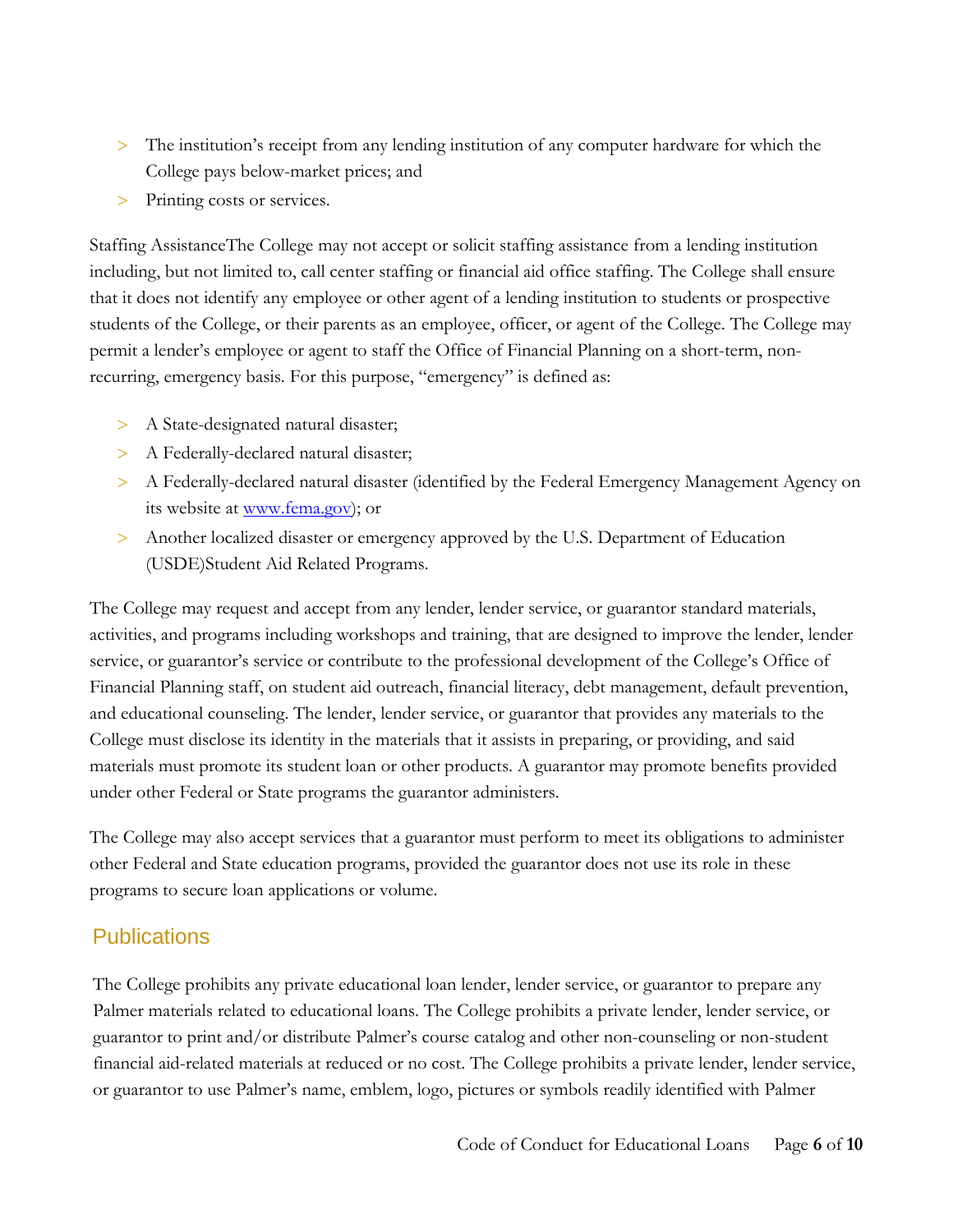College of Chiropractic in the marketing of private educational loans to Palmer students or parents in a way that implies that the College endorses the lender's private educational loans.

#### MISLEADING IDENTIFICATION OF EMPLOYEES

The College prohibits a lender, lender service, guarantor, or its agents or employees, to be identified as an employee, representative, or agent of Palmer College of Chiropractic.

#### PAYMENT OF EDUCATIONAL LOAN COSTS

If the College or its employees, agents, contractors, or other entity or individual affiliated with the College makes a payment to prevent default on a Federal Direct loan, or a Consolidation loan that repaid a Federal Direct loan, during the period for which the College's cohort default rate is calculated, that loan is considered to be in default and counts against the College's cohort default rate notwithstanding payment.

### EMPLOYEE RESTRICTIONS

# Prohibition on Stock Ownership in Lending Institutions by Financial Aid **Employees**

A person employed in the College's Office of Financial Planning may not own stock or hold any other financial interest in a lending institution, other than through ownership or shares in a publicly traded mutual fund or similar investment vehicle in which the person does not exercise any discretion regarding the investment of the assets of the investment vehicle.

# Limitations on Employees Participating on Lender Advisory Councils

A person employed in the College's Office of Financial Planning may not serve on or otherwise participate in an advisory council established by a lender or its affiliate, lender servicer or a group of lenders.

A person employed by the College, but not in the Office of Financial Planning may not receive any remuneration for serving as a member or participant of an official, standing advisory council for a guarantor, or group guarantors, except that the employee may be reimbursed for reasonable expenses incurred in that service.

# Limitations on Employees Participating on Boards of Directors

The College prohibits employees of the Office of Financial Planning from serving on or otherwise participating in a lender's, lender servicer's or guarantor's board of directors.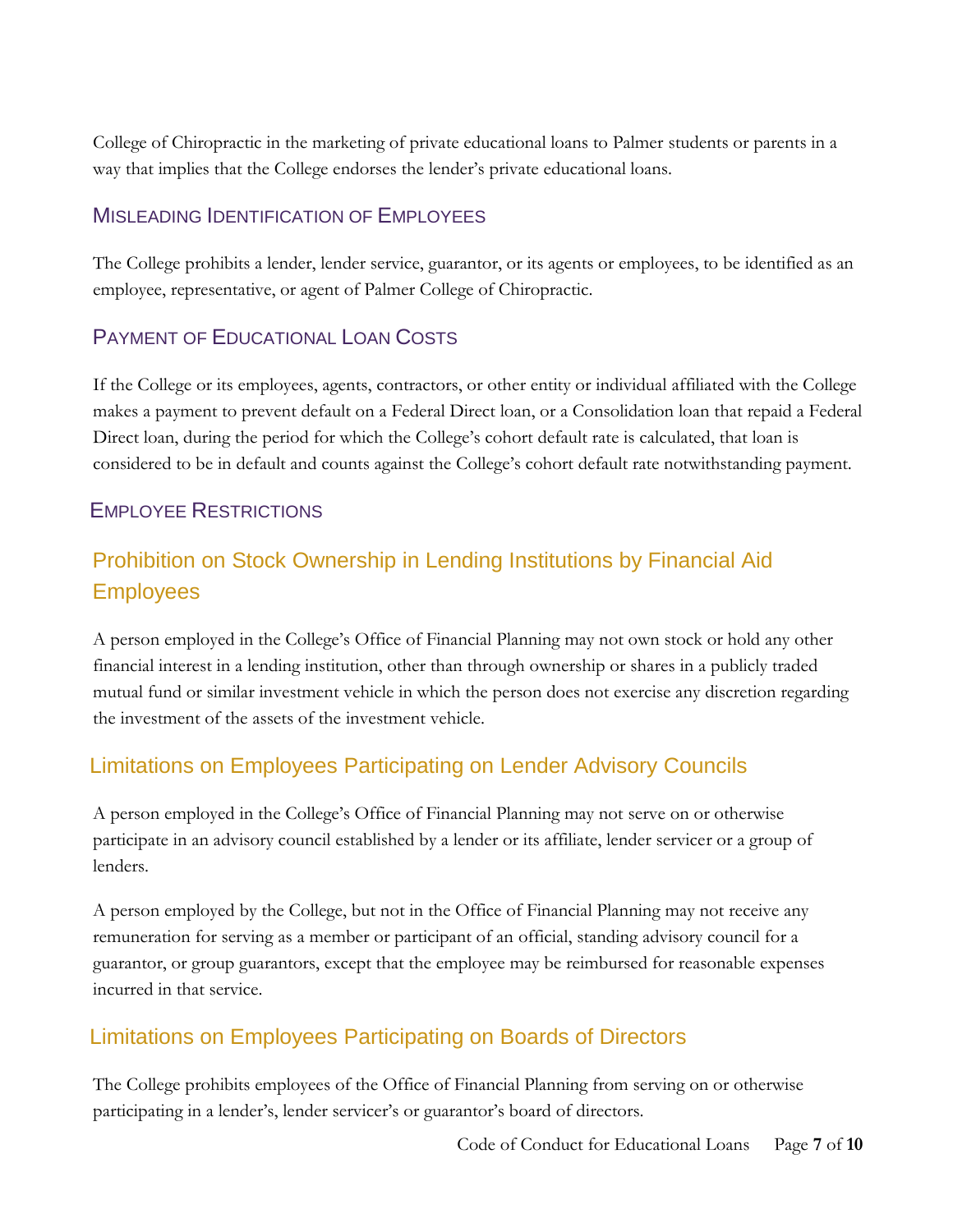An employee of the College who is not employed in the Office of Financial Planning, but who has responsibility with respect to educational loans, must not serve on or otherwise participate in a lender's, lender servicer's, or guarantor's board of directors.

An employee of the College who is not employed in the Office of Financial Planning and who has no responsibility with respect to educational loans, may serve unrestricted and with compensation on the board of directors of a lender, lender service or guarantor.

#### GIFTS AND CONTRIBUTIONS

The College prohibits all employees, agents, and/or officers of the College's Office of Financial Planning from accepting or soliciting any gift from a lender, lender servicer, or guarantor (see the meaning of "gift" under "Definitions").

The College or any College employee may accept items of minimal value from a private educational loan lender, lender servicer, or guarantor that are offered as a form of generalized marketing or advertising (e.g. pens, sticky notes, individual office supply items), or items that are also offered to the general public. A gift to a family member of the College's officer, employee, or agent, or a gift to an individual based on that individual's relationship with an officer, employee, or agent of the College is not allowed if either of the following applies:

- The gift is given with the knowledge and acquiescence of the College's employee, agent, and/or officer; or
- The employee, agent, and/or officer has reason to believe the gift was given because of that person's official position within the College.

# Philanthropic Contributions

The College may not accept philanthropic contributions from a lender, lender service, or guarantor of FDLP Program loans or private educational loans that are related to FDLP Program loans or private educational loans or any contribution from any lender, lender service, or guarantor, that is made in exchange for any advantage related to FDLP Program loans or private educational loans.

#### **TECHNOLOGY**

The College and its employees may not accept computer hardware or computer software that is unrelated to education loan processing or financial aid from a lender, lender servicer or guarantor. The College and its employees may not accept free data transmission services from any lender, lender servicer or guarantor that is unrelated to electronic loan processing, or for federal student loans, student status confirmation data.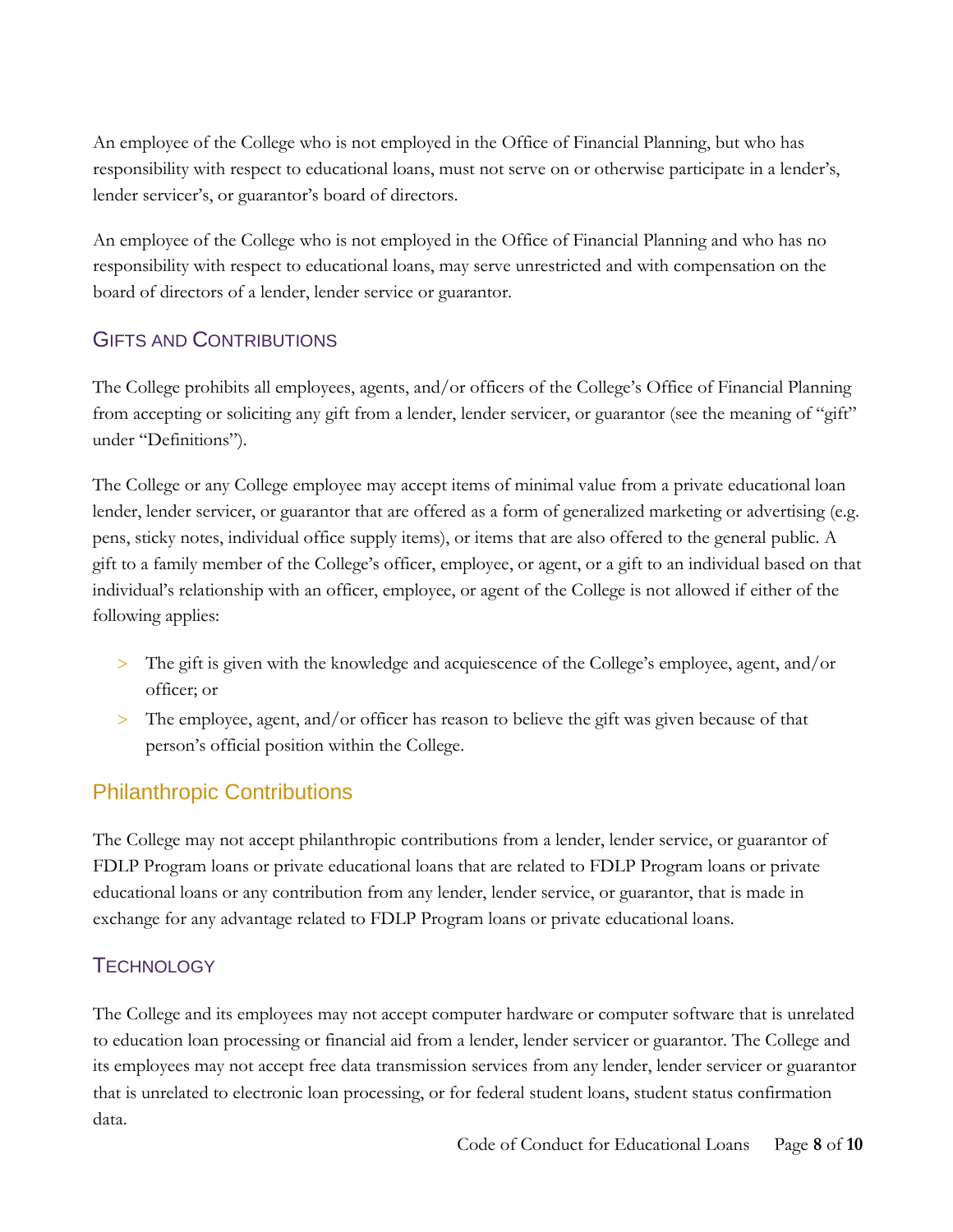The College may accept, free of charge, financial aid related software, loan processing data transmission services and a toll-free telephone number to obtain information about educational loans from a lender, lender servicer or guarantor. The College may also accept free student status confirmation data processing services for federal student loans from a lender, lender servicer or guarantor.

#### OTHER REQUIREMENTS

The College and its affiliated organizations may accept other benefits and services that are specifically identified in a separate, public notice issued by a state Attorney General or the U.S. Department of Education (USDE).

This Code of Conduct will be published prominently on the College's Website.

At least annually, the College's Office of Financial Planning and any other officers, employees or agents who have responsibilities for educational loans will be informed of the provisions of this Code of Conduct.

# Additional Information

#### ASSOCIATED POLICIES, PROCESSES AND/OR PROCEDURES

This policy is supplemented below. It is the responsibility of all employees and students to know and comply with policies and procedures as supplemented.

#### **POLICIES**

 $> N/A$ 

#### PROCESSES AND/OR PROCEDURES

 $> N/A$ 

#### FORMS/INSTRUCTIONS

 $> N/A$